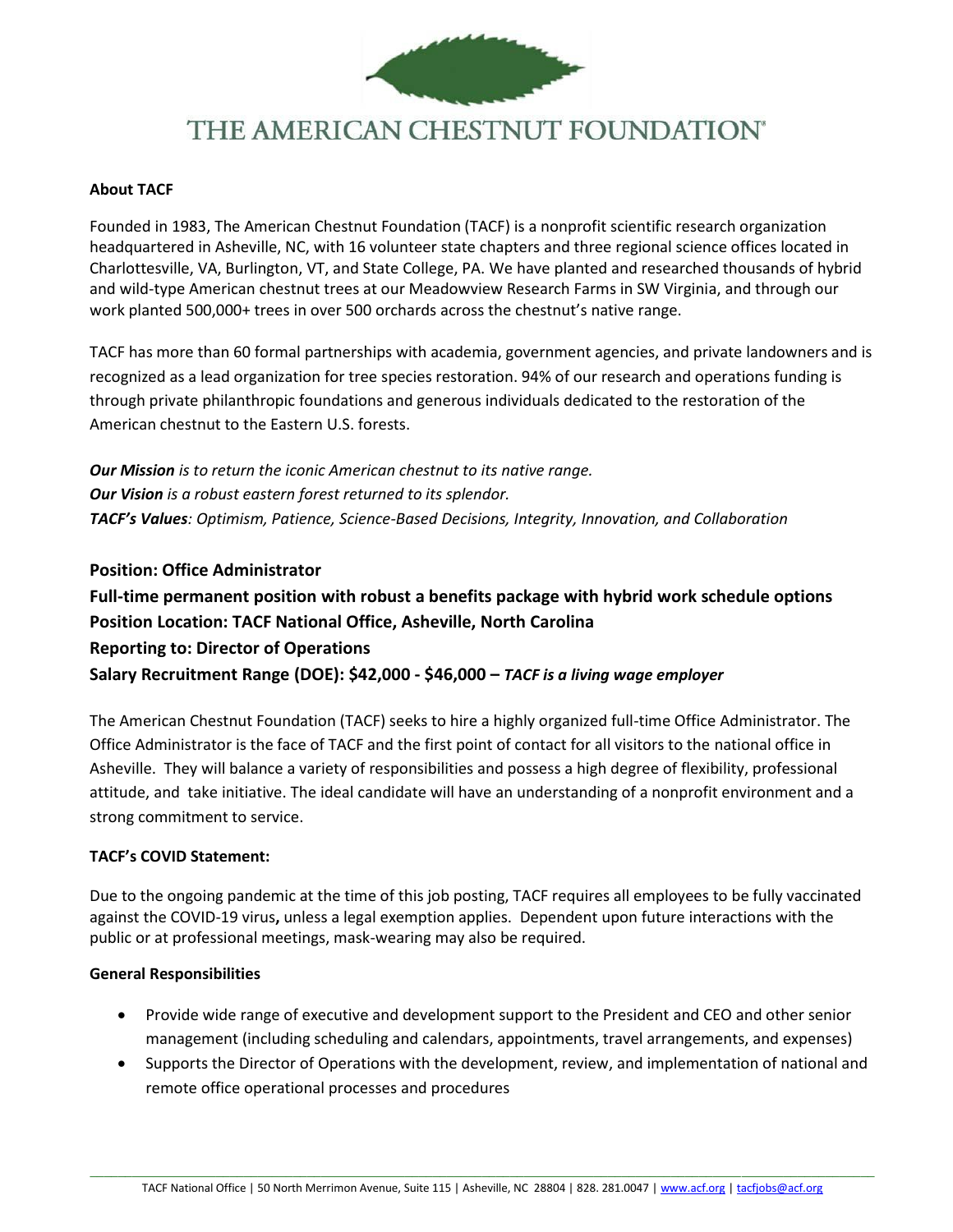- Answer phone calls, offering a high-level explanation of TACF's mission and work, promoting membership, and ensuring inquiries are forwarded to the proper foundation colleague and entered into the donor database
- Greet visitors to the office, offering a high-level explanation of TACF's mission and work, promoting membership, and ensuring guests are comfortable and connected with the correct foundation colleagues and entered into the donor database
- Assist Membership Department with merchandise and fundraising events
- Manage incoming and outgoing correspondence, including emails, faxes, mail, and packages
- Monitor, inventory, and order office supplies for Asheville and remote offices as required
- Curate and maintain a database of all vendors, account numbers, and contact information
- Submit work orders and schedule repairs for general office space and equipment
- Assist with meeting and special event coordination, planning, and reporting locally and regionally as required
- Practice and promote TACF's commitment to Justice, Equity, Diversity and Inclusion (JEDI)

*This description is not designed to be a complete list of all duties and responsibilities required for this job.*

### **Knowledge, Skills, Abilities**

- Strong organizational skills that reflect the ability to perform and prioritize multiple tasks seamlessly with excellent attention to detail
- Strong interpersonal skills and the ability to build collaborative relationships with stakeholders, including Board of Directors, chapter leadership, volunteers, the public, and TACF staff
- Exemplary written and verbal communication skills
- Demonstrated proactive approaches to problem-solving with strong decision-making capability
- Ability to work independently and take initiative on new projects
- Efficient in an environment with evolving priorities
- Proven ability to handle confidential information with discretion, adaptable to various competing demands, and demonstrate the highest level of customer service

## **Qualifications**

- Bachelor's degree preferred and 2 years of experience or an appropriate combination
- Strong work ethic; experience supporting C-Level executives
- Strong organizational skills and detail-orientated with the ability to manage multiple projects efficiently and effectively
- Positive attitude and self-motivator
- Practice good judgment
- Ability to think strategically and identify ways to improve organizational efforts
- Comfort with full Microsoft 365 and Office Suite, (including Teams, SharePoint), and Google Suite
- Comfort with social media and other basic marketing platforms desired (including Doodle Poll, Survey Monkey, Constant Contact, or similar)
- Experience with conferencing platforms (including Zoom, Google Meet)
- Experience with CRM Systems desired
- Valid NC driving license and insurance
- Willingness to work some weekends and travel as required